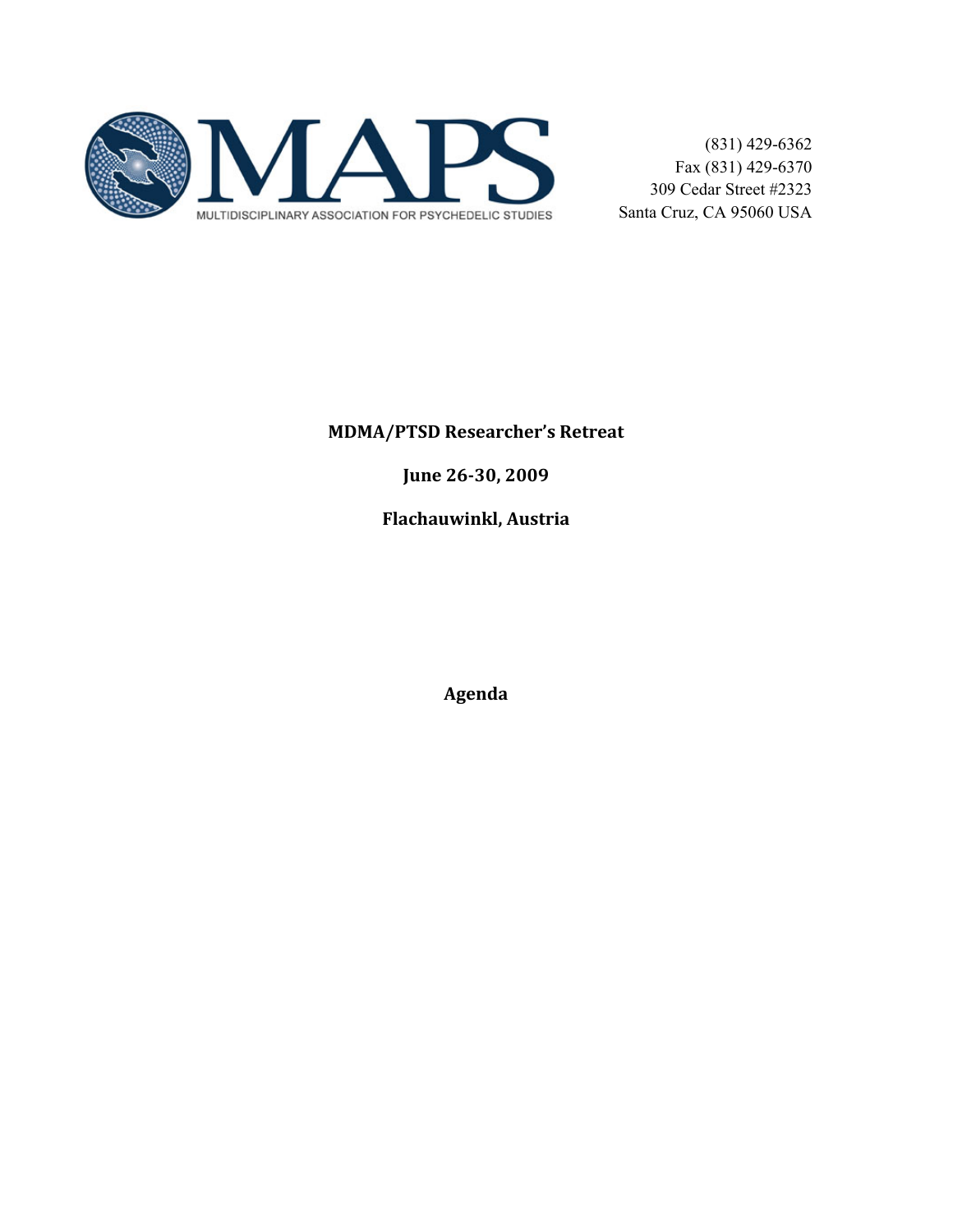

| <b>Thursday June 25</b> | <b>DAY ZERO</b> Arrival and Orientation                         |  |
|-------------------------|-----------------------------------------------------------------|--|
|                         | Participants arrive throughout the day. Bag Lunch is available. |  |
|                         |                                                                 |  |
| 1:00PM                  | <b>Shuttle Leaves Salzburg Train Station for Chalet</b>         |  |
| 3:30PM                  | Shuttle Leaves Salzburg Train Station for Chalet                |  |
| $4:00PM - 6:00PM$       | <b>Optional Group Excursion</b>                                 |  |
| $6:30PM - 8:00PM$       | Dinner                                                          |  |
| 10:30PM                 | <b>Shuttle Leaves Salzburg Airport for Chalet</b>               |  |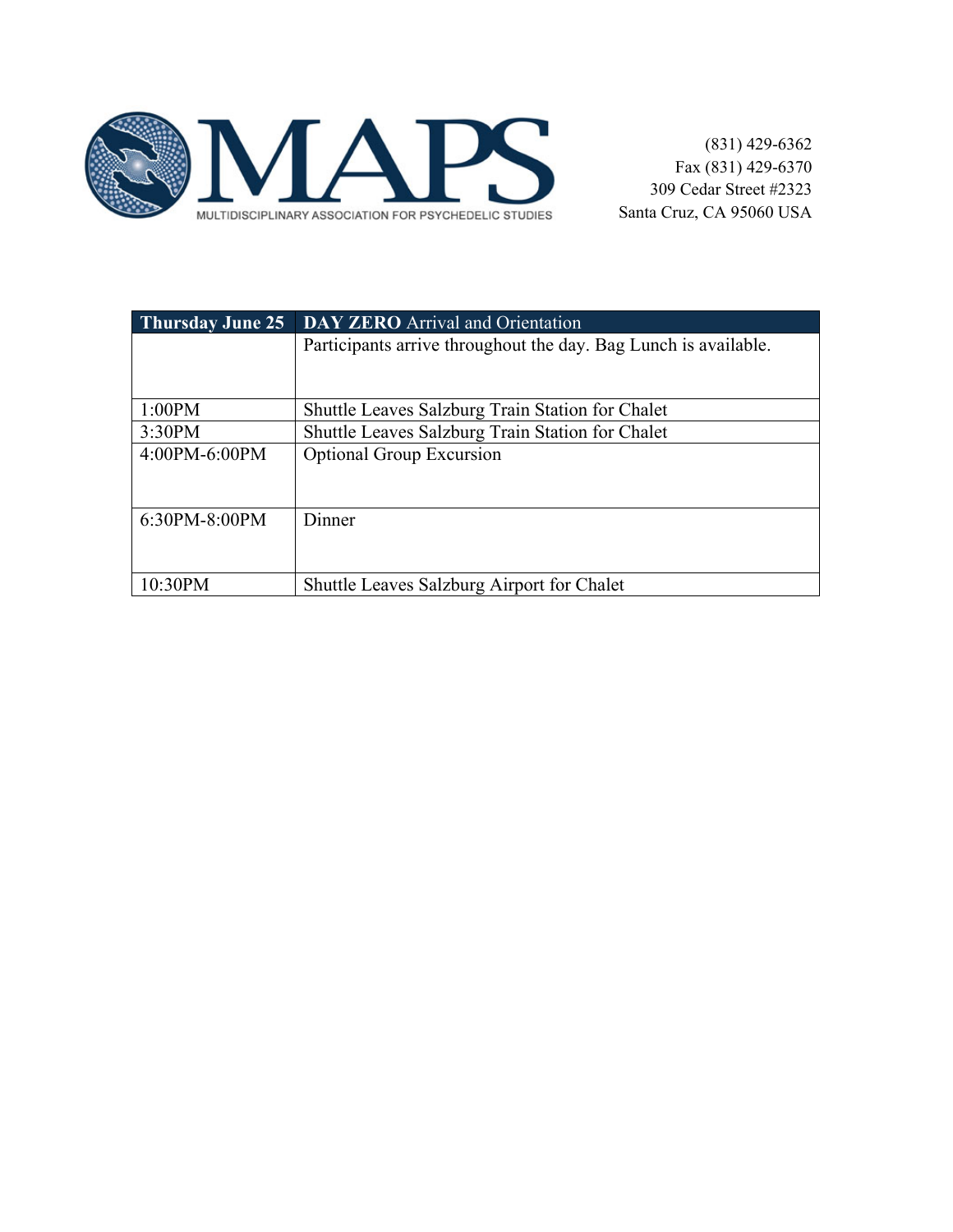

| <b>Friday June 26</b> | Day ONE Introductions                                         |
|-----------------------|---------------------------------------------------------------|
| 8:00AM-9:45AM         | <b>Breakfast</b>                                              |
| 10:00-10:15AM         | Welcome from MAPS President Rick Doblin, PhD                  |
| 10:15AM-              | Introduction to the Workshop from MAPS Director of Operations |
| 10:30AM               | Valerie Mojeiko                                               |
| 10:30AM-              | Personal Introductions: What brings you to be interested in   |
| 12:45PM               | MDMA-assisted psychotherapy?                                  |
| 12:20PM-1:50PM        | Lunch                                                         |
| 1:50PM-3:20PM         | MP1 Presents Results of Completed MDMA/PTSD study in US       |
|                       | (Michael Mithoefer, MD and Ann Mithoefer, BSN)                |
| 3:20PM-3:30PM         | <b>Break</b>                                                  |
| 3:30PM-5:00PM         | MP2 Presents Preliminary Results of MDMA/PTSD study in        |
|                       | Switzerland (Peter Oehen, MD and Verena Widmer, RN)           |
| 5:00PM-5:10PM         | <b>Break</b>                                                  |
| 5:10PM-5:40PM         | MP3 Presents Preliminary Results of MDMA/PTSD study in Israel |
| 5:40PM-6:10PM         | Jose Carlos Presents Results of MDMA/PTSD Study in Spain      |
| 6:10PM-6:40PM         | Group Time (Valerie)                                          |
| 6:40PM-8:00PM         | Dinner                                                        |
| 8:00PM-9:00PM         | Discussion of Results (Rick)                                  |
|                       |                                                               |
|                       |                                                               |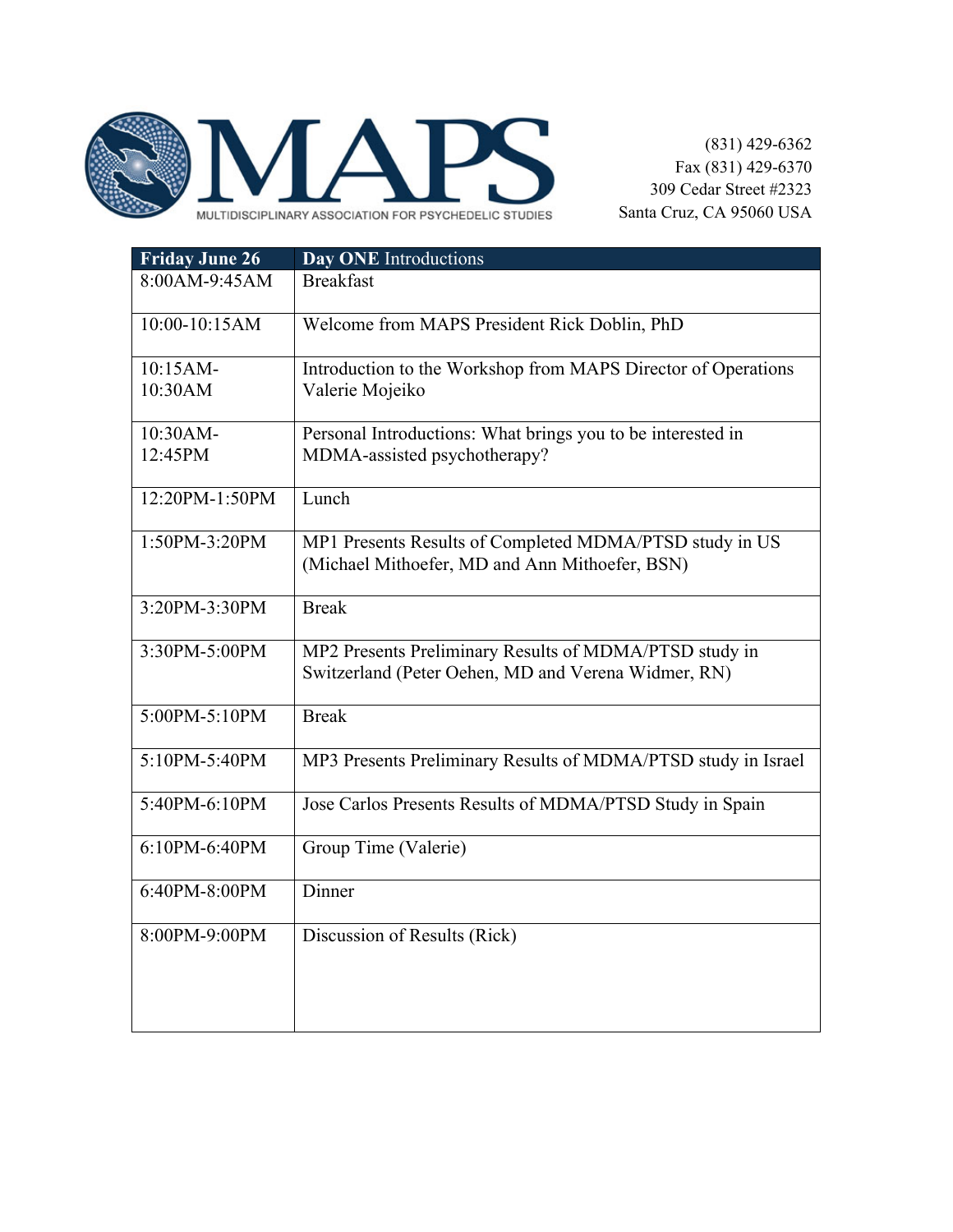

| <b>Saturday June 27</b> | Day TWO Exploring the MP1 Tapes and<br><b>Treatment Manual</b>                                                                                          |
|-------------------------|---------------------------------------------------------------------------------------------------------------------------------------------------------|
| 8:00AM-9:45AM           | <b>Breakfast</b>                                                                                                                                        |
| $10:00AM-11:00AM$       | <b>Treatment Manual for MDMA-Assisted</b><br>Psychotherapy in the Treatment of PTSD<br>(June May Ruse, PhD)                                             |
| 11:00AM-11:10AM         | <b>Break</b>                                                                                                                                            |
| 11:10AM-12:30PM         | Video Tapes from MP1 Presented in<br><b>Conjunction with Treatment Manual</b><br>(Michael Mithoefer, MD, Ann Mithoefer,<br>BSN, and June May Ruse, PhD) |
| 12:30PM-2:00PM          | Lunch                                                                                                                                                   |
| 2:00PM-3:30PM           | Video Tapes from MP1 Continued                                                                                                                          |
| 3:30PM-3:40PM           | <b>Break</b>                                                                                                                                            |
| 3:40PM-5:50PM           | Video Tapes from MP1 Continued                                                                                                                          |
| 5:50PM-6:00PM           | <b>Break</b>                                                                                                                                            |
| 6:00PM-6:30PM           | Group Time (Valerie)                                                                                                                                    |
| 6:30PM-8:00PM           | Dinner                                                                                                                                                  |
| 8:00PM-9:00PM           | Breathwork and Trauma (Ingrid Pacey,<br>MD)                                                                                                             |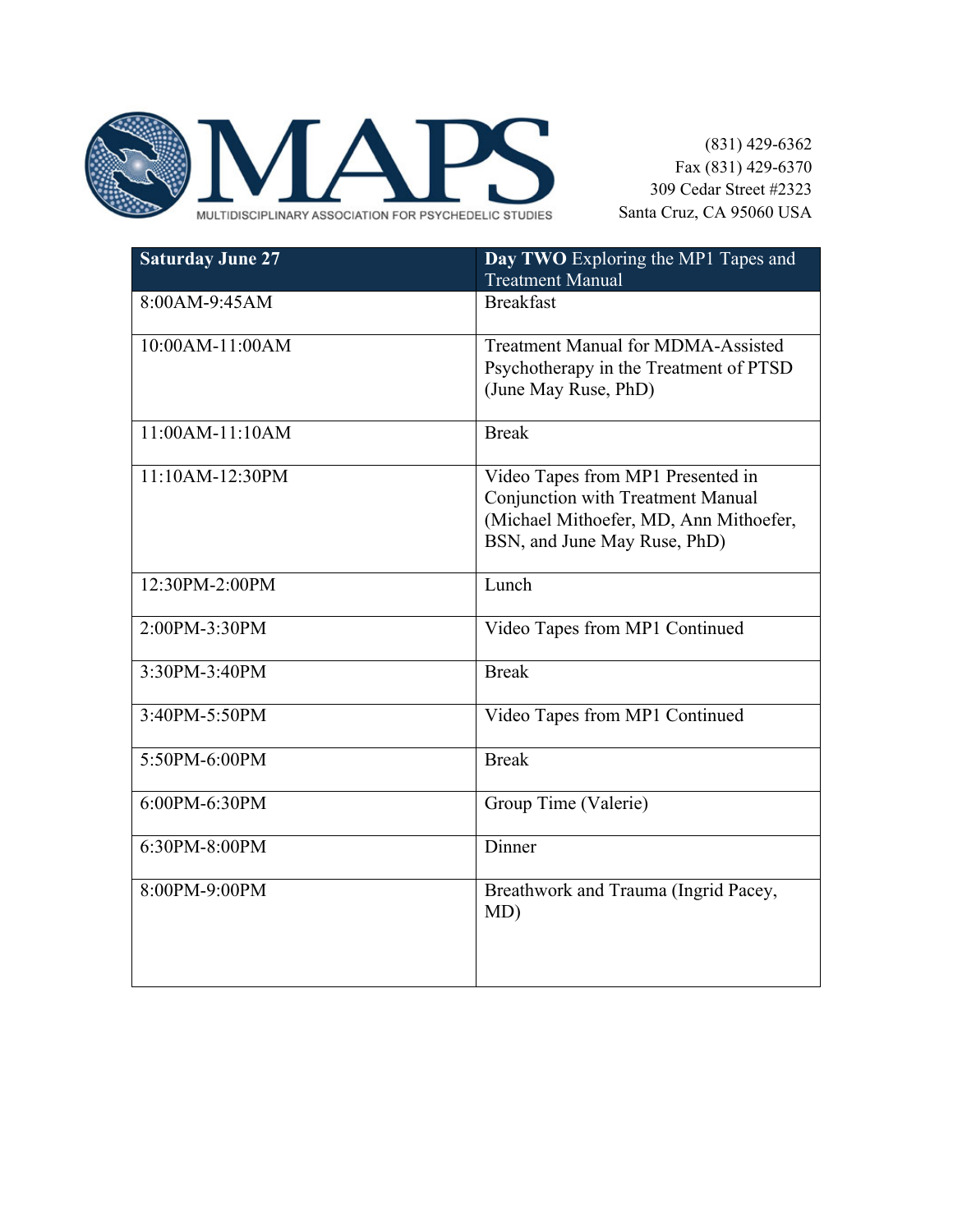

| <b>Sunday June 28</b> | Day THREE Experiential Holotropic<br>Breathwork Day Led by Ingrid Pacey, MD<br>and Ann Mithoefer, BSN |
|-----------------------|-------------------------------------------------------------------------------------------------------|
| 8:00AM-9:15AM         | <b>Breakfast</b>                                                                                      |
| 9:30AM-12:30PM        | Group 1 Breathwork                                                                                    |
| 12:30PM-2:00PM        | Lunch                                                                                                 |
| 2:00PM-5:00PM         | Group 2 Breathwork                                                                                    |
| 5:00PM-6:00PM         | <b>Break</b>                                                                                          |
| 6:00PM-6:30PM         | Group Time (Valerie)                                                                                  |
| 6:30PM-8:00PM         | Dinner                                                                                                |
| 8:00PM-9:00PM         | Sharing                                                                                               |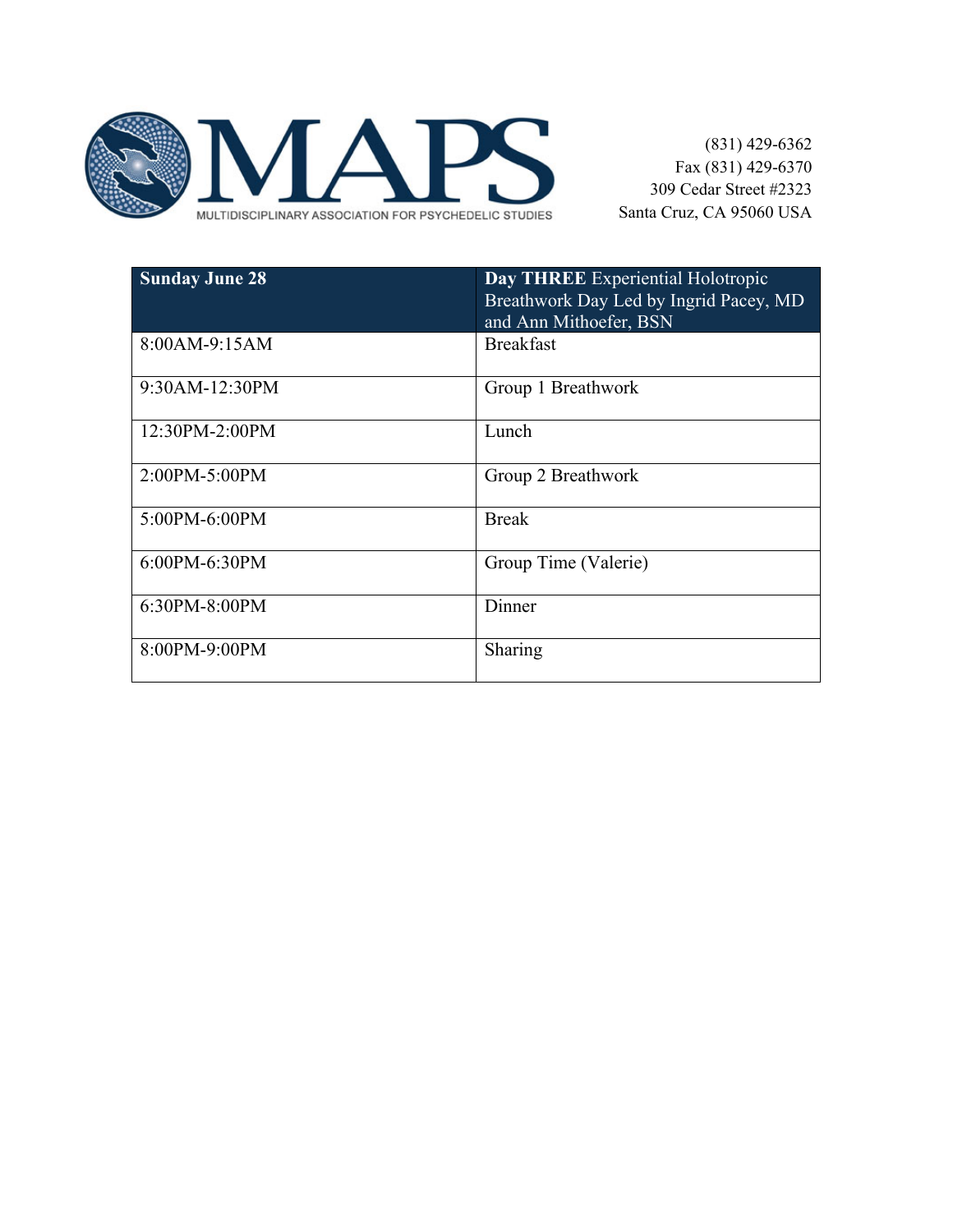

| <b>Monday June 29</b> | Day FOUR Putting Experiences Into<br>Practice – Further Review of the Tapes |
|-----------------------|-----------------------------------------------------------------------------|
| 8:00AM-9:45AM         | <b>Breakfast</b>                                                            |
| $10:00AM-11:00AM$     | Video Tapes from MP1 Continued                                              |
| $11:00AM-11:15AM$     | <b>Break</b>                                                                |
| $11:15AM-12:45PM$     | Video Tapes from MP2 (Peter Oehen, MD,<br>Verena Widmer, RN)                |
| 12:45PM-2:15PM        | Lunch                                                                       |
| 2:15PM-3:30PM         | <b>Break (Optional Outdoor Recreational</b><br>Activity)                    |
| $4:00PM - 5:00PM$     | Video Tapes from MP3 (Sergio<br>Marchevsky, MD)                             |
| 5:00PM-6:00PM         | Discussion of Video Tapes (Valerie)                                         |
| $6:00PM - 6:30PM$     | Group Time (Valerie)                                                        |
| 6:30PM-8:00PM         | Dinner                                                                      |
| 8:00PM-9:00PM         | Other approaches to PTSD Discussion<br>(Ingrid Pacey, MD)                   |